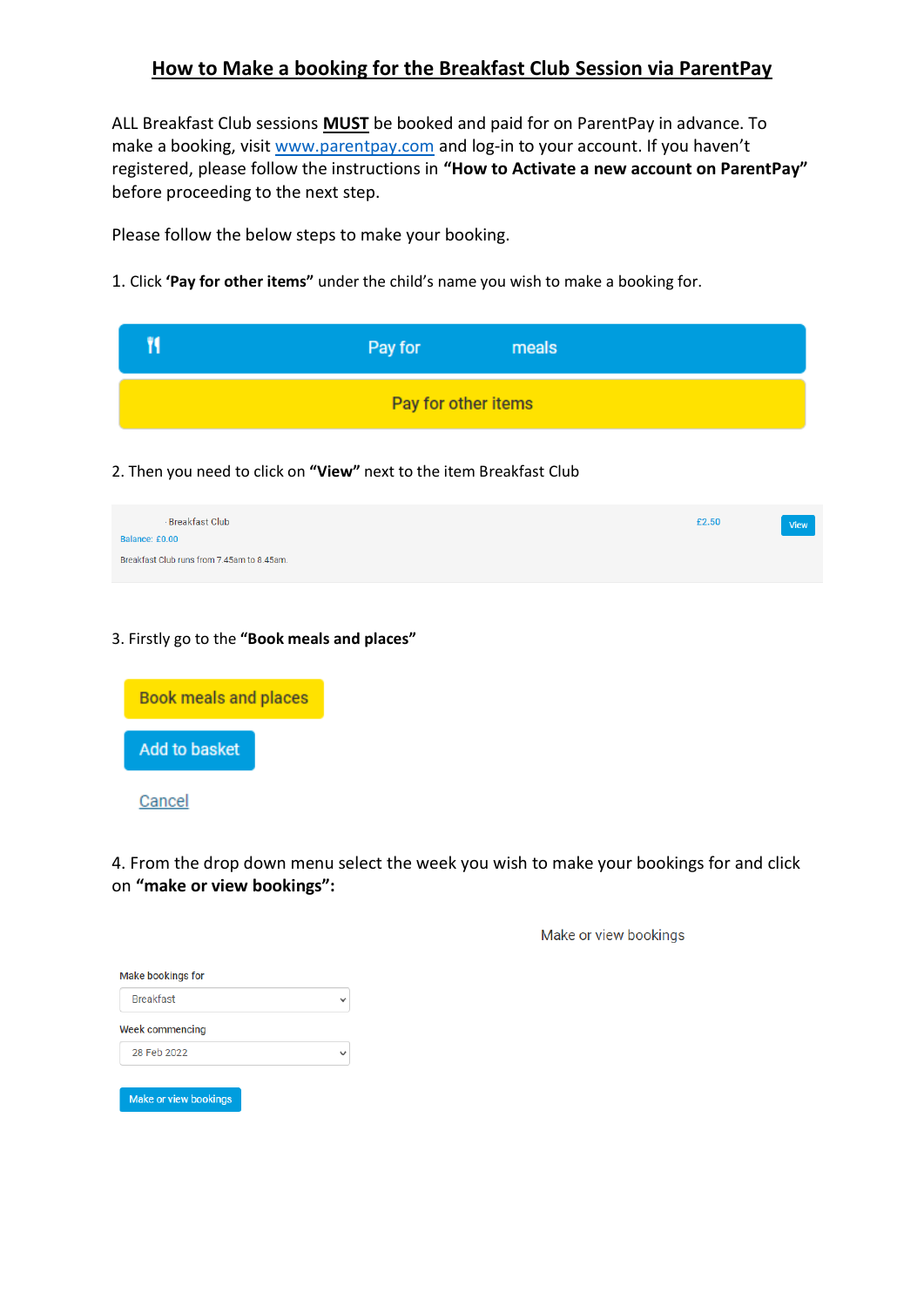# **How to Make a booking for the Breakfast Club Session via ParentPay**

#### 5. Click on the days you would like to book **"Book a session".**

| <b>Breakfast selection</b>                                                                                                                                                                                                                                   |                |                |                |              |  |
|--------------------------------------------------------------------------------------------------------------------------------------------------------------------------------------------------------------------------------------------------------------|----------------|----------------|----------------|--------------|--|
| PLEASE NOTE: When confirming your bookings, any Payment due must be paid within 2 hours. Failure to do so will result in unpaid bookings being cancelled.<br>If your Payment due is zero (£0.00), simply confirm bookings and no further action is required. |                |                |                |              |  |
| Week commencing 28th Feb 2022                                                                                                                                                                                                                                |                |                |                |              |  |
| < Previous week<br>Next week >                                                                                                                                                                                                                               |                |                |                |              |  |
| Mon<br>28 Feb                                                                                                                                                                                                                                                | Tue<br>1 Mar   | Wed<br>2 Mar   | Thu<br>3 Mar   | Fri<br>4 Mar |  |
| Book a Session                                                                                                                                                                                                                                               | Book a Session | Book a Session | Book a Session |              |  |
|                                                                                                                                                                                                                                                              |                |                |                |              |  |

This will highlight green once a selection has been. You can move to the **"next week"** and **"previous week"** buttons to move to a different week.

| <b>Breakfast selection</b>                                                                                                                                                                                                                                   |                       |                |                |                       |  |  |
|--------------------------------------------------------------------------------------------------------------------------------------------------------------------------------------------------------------------------------------------------------------|-----------------------|----------------|----------------|-----------------------|--|--|
| PLEASE NOTE: When confirming your bookings, any Payment due must be paid within 2 hours. Failure to do so will result in unpaid bookings being cancelled.<br>If your Payment due is zero (£0.00), simply confirm bookings and no further action is required. |                       |                |                |                       |  |  |
| Week commencing 28th Feb 2022                                                                                                                                                                                                                                |                       |                |                |                       |  |  |
| < Previous week<br>Next week >                                                                                                                                                                                                                               |                       |                |                |                       |  |  |
| Mon<br>28 Feb $\blacktriangledown$                                                                                                                                                                                                                           | <b>Tue</b><br>1 Mar   | Wed<br>2 Mar   | Thu<br>3 Mar   | Fri.<br>4 Mar         |  |  |
| Book a Session $\sqrt{\phantom{a}}$                                                                                                                                                                                                                          | <b>Book a Session</b> | Book a Session | Book a Session | <b>Book a Session</b> |  |  |
| Clear day                                                                                                                                                                                                                                                    |                       |                |                |                       |  |  |

6. A summary will be displayed at the bottom of the page with the cost of new bookings:

|                             | <b>Booking summary</b> |
|-----------------------------|------------------------|
| <b>Breakfast</b>            |                        |
| <b>Bookings added</b>       | $\mathbf{A}$           |
| <b>Bookings cancelled</b>   | $\overline{0}$         |
| <b>Cost of new bookings</b> | £10.00                 |
| <b>Payment due</b>          | £10.00                 |

**WARNING**: Any bookings must be confirmed and paid for within 2 hours of selecting them. Failure to do so will result in the bookings being automatically cancelled.

7. Review the booking summary, and select Confirm booking.

| <b>Bookings added</b>       |              |
|-----------------------------|--------------|
| <b>Bookings cancelled</b>   | $\mathbf{0}$ |
| <b>Cost of new bookings</b> | £2.50        |
| <b>Payment due</b>          | £2.50        |
| Confirm bookings<br>Cancel  |              |